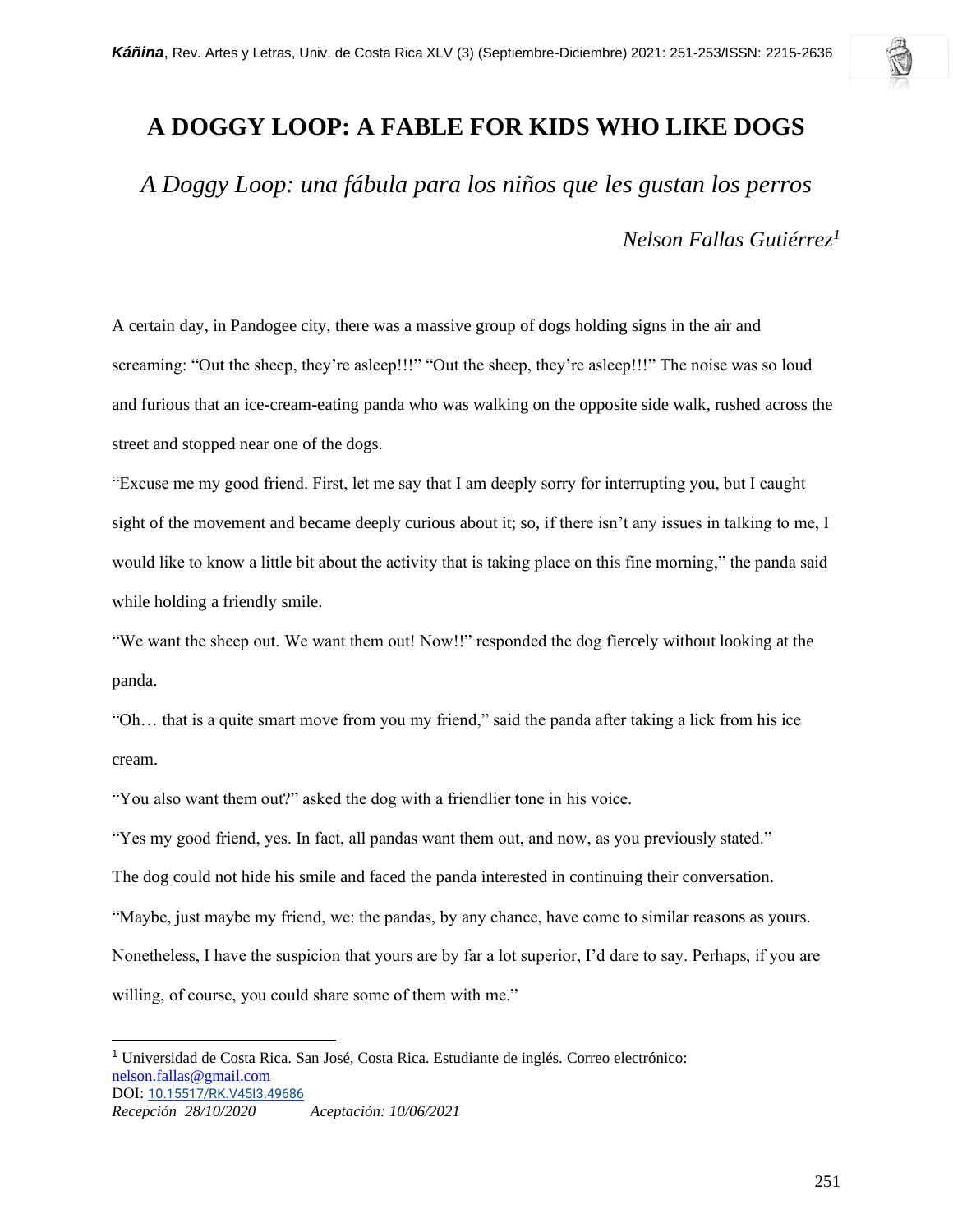"Yes yes, no problem; look, let's start from the top, right? We know how things are, right? There are many things happening in the country right now, right? Yeah, well, the main issue is like, like, that the sheep are like; they don't do their job right, right? Yeah, so, it's like, they don't wanna listen to what we have to say, and this has been happening for like, many years, so this can't like, continue so, yeah, that's why we think they're no good no more. We must stop everything that's happening in the country right now, right?"

The panda smiled at the dog and started talking next: "I agree, I vehemently agree with you my good friend. No no, more than that, you and your friends are my comrades, my people, we are one, and we will stand against the sheep together as the family we are." The dog, excited, dropped his sign to the floor, punched the air with full force and screamed: "Out the sheep, they're asleep!!!!" "Out the sheep, they're asleep!!!!!" The panda, after watching such a burst of commitment, gave his ice cream to the exhausted dog and walked away holding a calm and satisfied expression.

A few days later, the dog was watching television, and while changing channels, he stumbled upon one of the pandas' ads.

"That's what we want! Exactly what we want: progress, justice, and happiness," said the dog excitedly to his wife.

"Yes love, you're right; we're right," she replied.

"Yes! Did you take a look at the panda?"

"Yes. He looks interesting; like a successful panda."

"He's the yellow-suit-wearing panda I was telling you about!"

"Really!? The one who called you smart and gave you ice cream!?"

Close to a year later, the same dog, among many other dogs who were shaking their tails, sniffing one another, and trying to catch their own tails by drawing a never-ending and unfinished circle was present in the presidential inauguration speech given by the panda. "It is, thanks to your great intelligence, that now we have the opportunity in our hands, to work for this amazing country, and turning its ashes into the